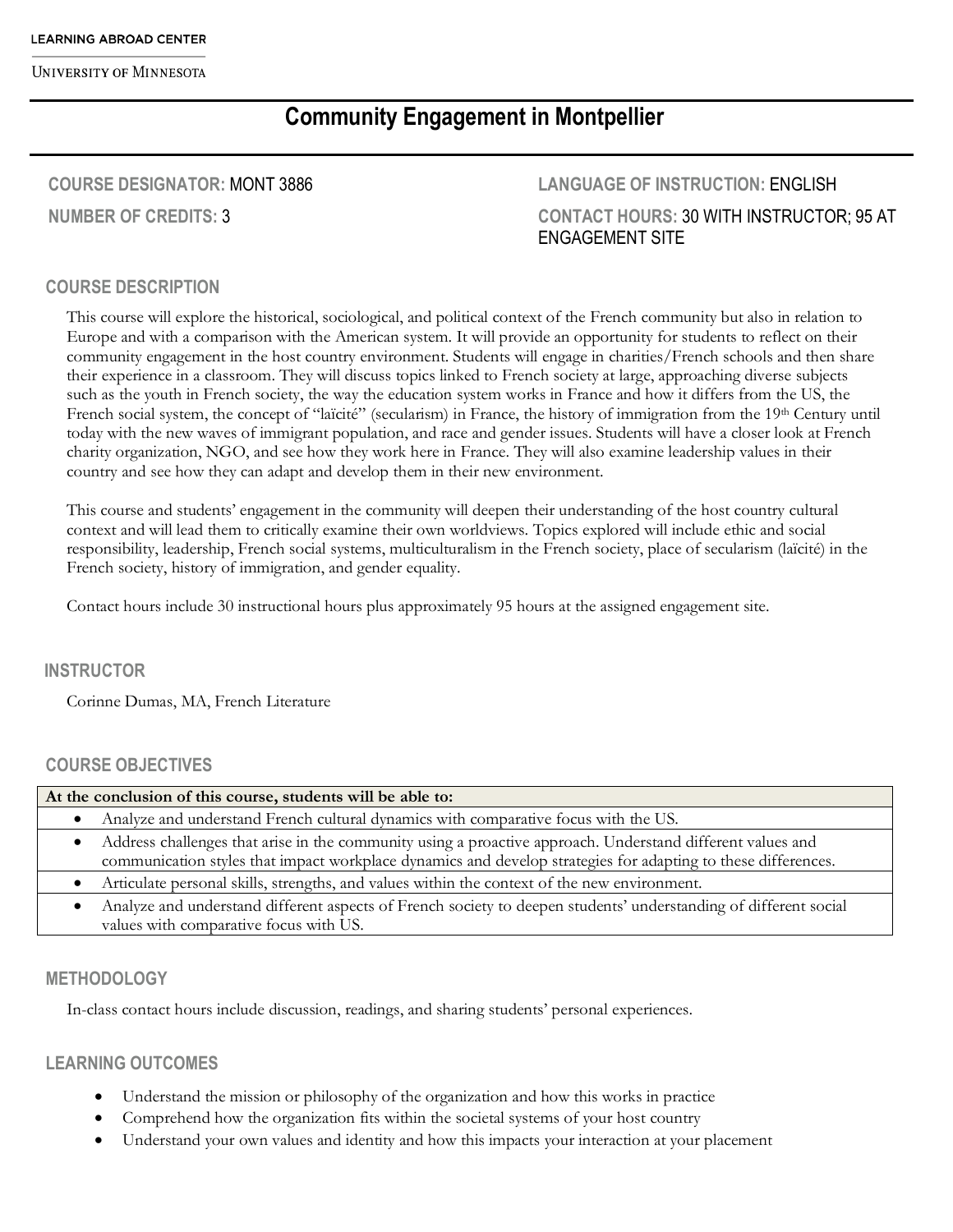- Appreciate different cultural values and norms
- Learn from people at your site (reciprocity)
- Build your professional skills

#### **REQUIRED READINGS/ MATERIALS**

- "Ex-congressman tells atheist politicians to 'stay in the closet."" http://www.secularism.org.uk/news/2015/04
- "From Revolution to Topless Protest: A Brief History of Feminism in France." Naoise Murphy. https://www.thebubble.org.uk/culture/history/from-revolution-to-topless-protest-a-brief-history-of-feminismin-france/
- "Sixty Million Frenchmen Can't Be Wrong." Jean-Benoït Nadeau and Julie Barlow.
- "France Then and Now: The Immigration Challenge." http://www.france24.com/en/20150724-france-in-focusimmigration-history-calais-paris-pouilly-en-auxois-law
- "Our France: Muslims tell their stories. Following the terrorist attacks in Paris, how does it feel to be a Muslim in France? Introduction by Simon Kuper. Financial Times, 25 janvier 2015.

| <b>Grading Rubric</b> |           |                                                                                                                                                                                                                                                                                            |  |  |
|-----------------------|-----------|--------------------------------------------------------------------------------------------------------------------------------------------------------------------------------------------------------------------------------------------------------------------------------------------|--|--|
| $\mathbf{A}$          | 93-100    | Achievement that is outstanding relative to the level necessary to meet course requirements.                                                                                                                                                                                               |  |  |
| $A-$                  | $90 - 92$ |                                                                                                                                                                                                                                                                                            |  |  |
| $B+$                  | 87-89     | Achievement that is significantly above the level necessary to meet course requirements.                                                                                                                                                                                                   |  |  |
| $\overline{B}$        | 83-86     |                                                                                                                                                                                                                                                                                            |  |  |
| $B -$                 | 80-82     |                                                                                                                                                                                                                                                                                            |  |  |
| $C+$                  | 77-79     | Achievement that meets the course requirements in every respect.                                                                                                                                                                                                                           |  |  |
| C                     | 73-76     |                                                                                                                                                                                                                                                                                            |  |  |
| $C-$                  | $70 - 72$ |                                                                                                                                                                                                                                                                                            |  |  |
| $D+$                  | $67-69$   | Achievement that is worthy of credit even though it fails to meet fully the course requirements.                                                                                                                                                                                           |  |  |
| D                     | $60 - 66$ |                                                                                                                                                                                                                                                                                            |  |  |
| $\mathbf{F}$          | $0 - 59$  | Represents failure (or no credit) and signifies that the work was either (1) completed but at a<br>level of achievement that is not worthy of credit or (2) was not completed and there was no<br>agreement between the instructor and the student that the student would be awarded an I. |  |  |

## **GRADING**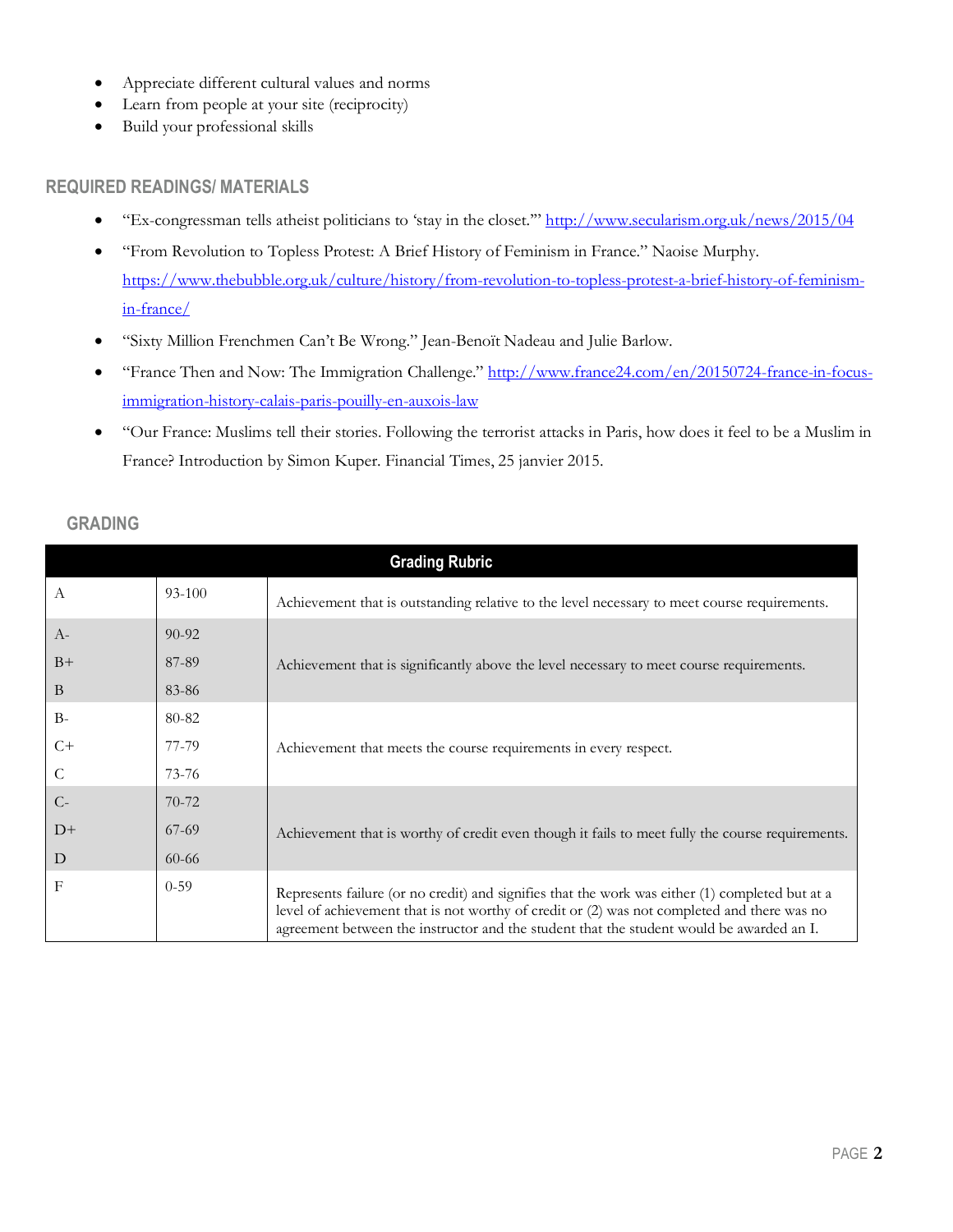## **SUMMARY OF HOW GRADES ARE WEIGHTED**

| Final paper                        | 30% |
|------------------------------------|-----|
| Two short papers of 3 to 4 pages   | 20% |
| Mid-term exam                      | 20% |
| Weekly journals                    | 20% |
| Attendance and class participation | 10% |

#### UNIT 1

Quick presentation of the class: format, assessment, and exam. Discussion of students' sites and projects.

Associations and NGO in France: Volunteering in French charities: who, what, where and how.

Discussion on social/working values in France.

## UNIT 2

The welfare system in France. How does the social security system work in France? When and how was it created? How is it financed? What are the strengths and weaknesses of the system? What is the support system for someone who loses a job through illness, disability, or for any other reasons?

## UNIT 3

Rallye downtown Montpellier. Students will go to the Social Security Center and check how the system works. They will meet at the Montpellier Méditerranée Métropole and then visit an association that welcomes parents who need financial support to feed their babies.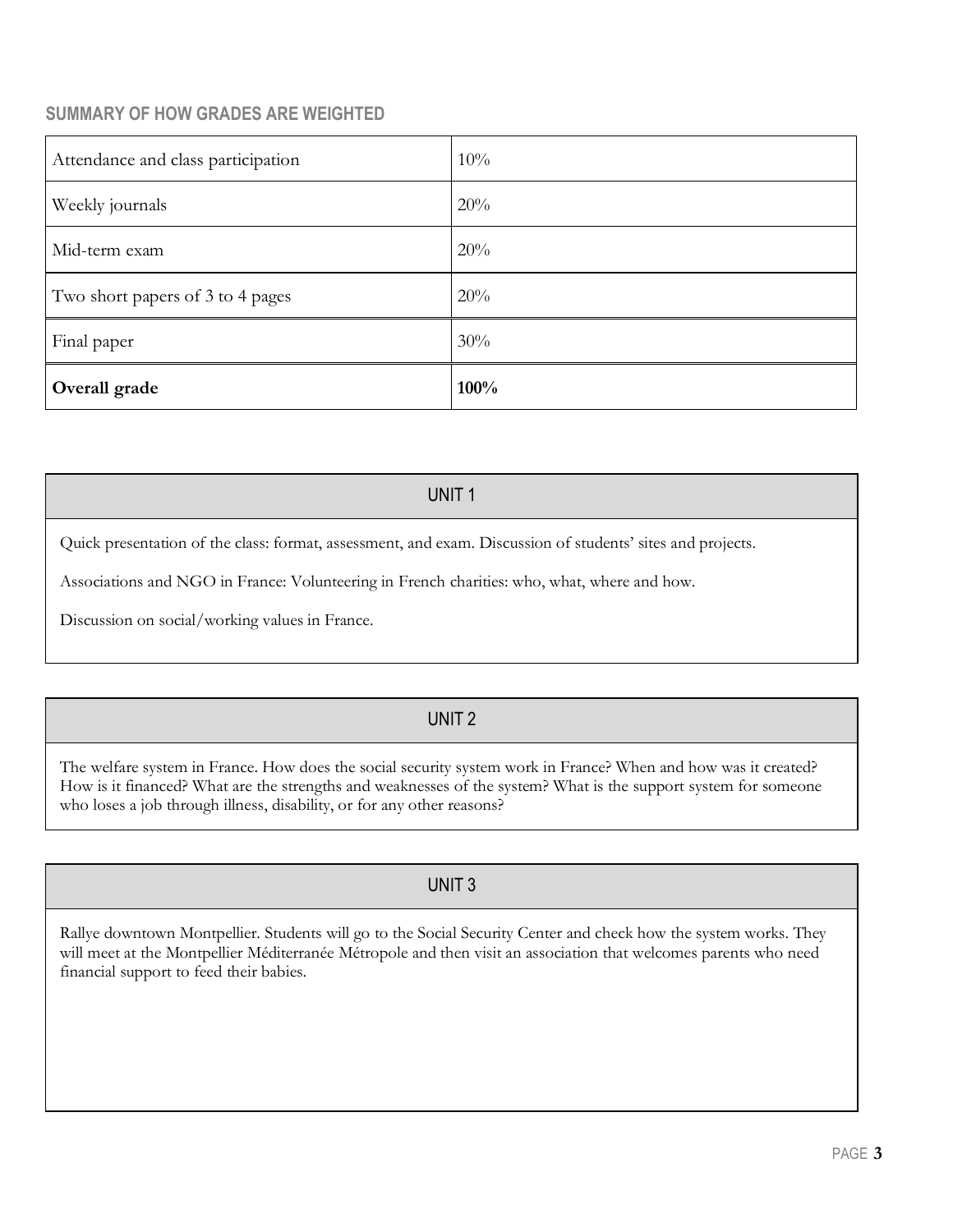#### UNIT 4

Unemployment crisis in France. The growing number of unemployed people in France after the "trente glorieuses." What is the economic situation today? Who is suffering the most from the situation? What are the social and economic realities/inequalities in France today? We will look at the impact of the Euro (from 2002) on the French consumer society: inflation, the "new" poor people in the French society with a raise of poverty, and economic/social inequalities in France.

#### UNIT 5

Education in France: presentation of the 1881/1882 Jules Ferry's Laws to introduce our education system. Comparison between the French and American school systems.

#### UNIT 6

"Laïcité" in the school system and the French society in general. Discussion on the conflict/tensions between the French "laïque" republic and the Islamic religion. Students will read and discuss diverse articles to understand the major differences between France and the United States regarding secularism.

UNIT 7

Mid-term evaluation

UNIT 8

Immigration in France and its impact on French society. History of immigration in France from the French Revolution until today. How has the immigrant population changed after 1945 and how has it impacted the social and political life of France? Those are questions we will think of and discuss.

## UNIT 9

Visit of the Mosson area in Montpellier. Visit a center that welcomes new immigrants.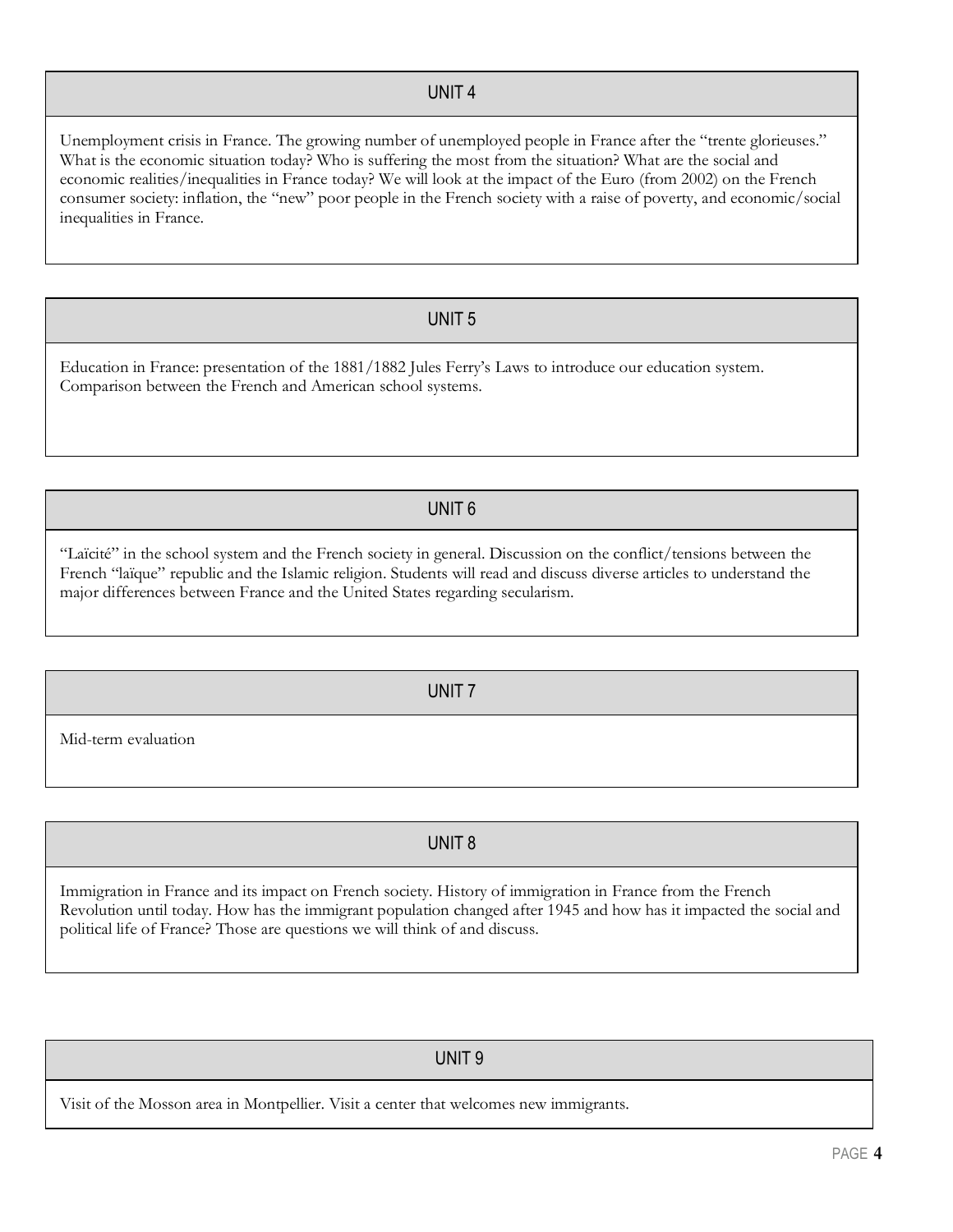## UNIT 10

Immigration in France (part 2). Cultural identity of the inhabitants of Montpellier and the Region (Harkis, Pieds-Noirs, Espagnols…).

The new waves of immigration in Europe today: How does the French politics face this massive immigration wave? What are the new immigration laws implemented by the French government in the last 10 years?

## UNIT 11

Movie about clandestine immigration, "Welcome," followed by a discussion and debate in class.

## UNIT 12

Gender issues in the French society: the evolution of the place of women in the history of France. A long struggle for parity in the social and political contemporary France.

## UNIT 13

Final projects are due this week. Students will present them in class.

## **ATTENDANCE POLICY**

Students are expected to be on time and attend all classes while abroad. Many instructors assess both attendance and participation when assigning a final course grade. Attendance alone does not guarantee a positive participation grade; the student should be prepared for class and engage in class discussion. See the on-site syllabus for specific class requirements.

#### **UNIVERSITY OF MINNESOTA POLICIES AND PROCEDURES**

Academic integrity is essential to a positive teaching and learning environment. All students enrolled in University courses are expected to complete coursework responsibilities with fairness and honesty. Failure to do so by seeking unfair advantage over others or misrepresenting someone else's work as your own can result in disciplinary action. The University Student Conduct Code defines scholastic dishonesty as follows:

#### **SCHOLASTIC DISHONESTY:**

Scholastic dishonesty means plagiarizing; cheating on assignments or examinations; engaging in unauthorized collaboration on academic work; taking, acquiring, or using test materials without faculty permission; submitting false or incomplete records of academic achievement; acting alone or in cooperation with another to falsify records or to obtain dishonestly grades, honors, awards, or professional endorsement; altering forging, or misusing a University academic record; or fabricating or falsifying data, research procedures, or data analysis.

Within this course, a student responsible for scholastic dishonesty can be assigned a penalty up to and including an